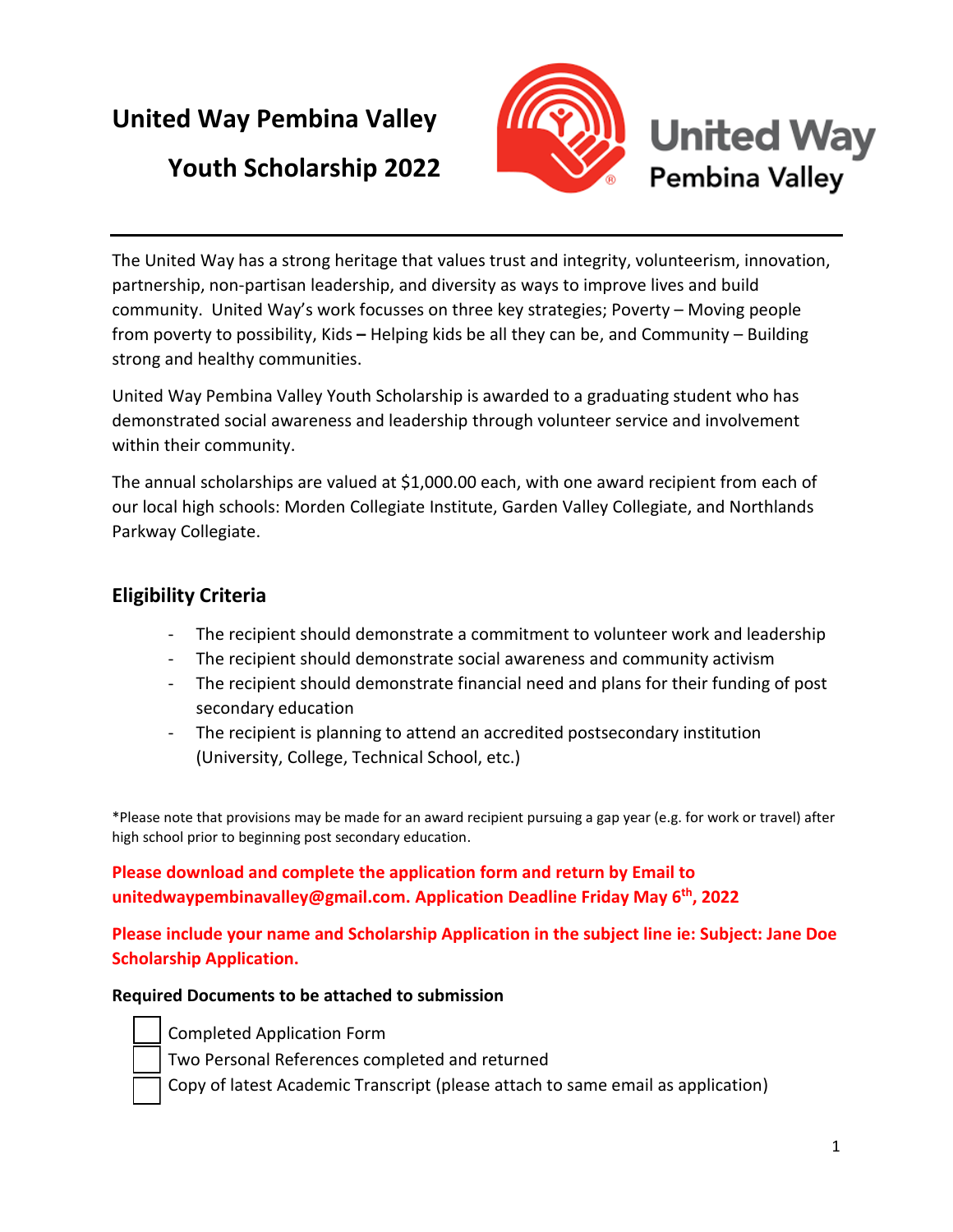#### **Personal Information**

| Full Name:                                              |
|---------------------------------------------------------|
| Address:                                                |
|                                                         |
|                                                         |
| Home Phone:<br>Cell Phone:                              |
| Email Address:                                          |
| <b>School Information</b>                               |
| Which School do you attend: Morden Collegiate Institute |
| Garden Valley Collegiate                                |
| Northlands Parkway Collegiate                           |
| <b>Expected Date of Graduation</b>                      |
|                                                         |

#### **Volunteer Work and Community Involvement**

Please list your involvement in volunteer activities and initiatives with organizations both within and outside of school. Please include the Name of the Organization or Program, Time frame and Hours of involvement, Activity/Role, Supervisor.

Example: CanSkate Program, 2019/2020, 12 hours, Volunteer Instructor, Supervisor Jane Doe

| Program/Organization | Year(s) | Hours | Position/Role | Supervisor |
|----------------------|---------|-------|---------------|------------|
|                      |         |       |               |            |
|                      |         |       |               |            |
|                      |         |       |               |            |
|                      |         |       |               |            |
|                      |         |       |               |            |
|                      |         |       |               |            |
|                      |         |       |               |            |

#### **Social and Community Awareness**

How have you demonstrated ability, understanding, and potential in leadership through social accountability, social involvement and/or volunteerism? Explain in your own words how you see the value and impact that your involvement may have had in the community. (Maximum 500 words)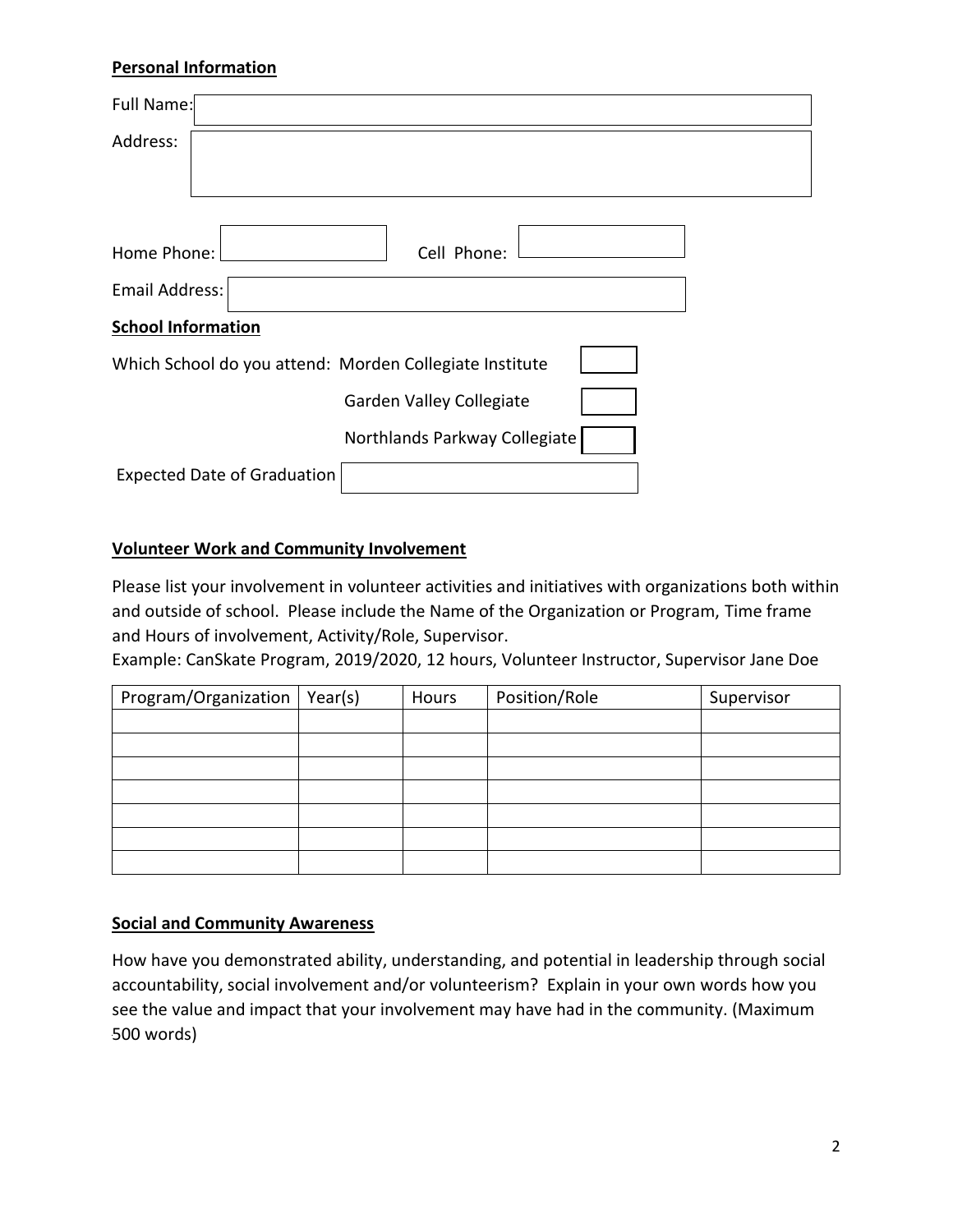#### **Educational Career Plan**

| Community College   Technical School  <br>Are you planning to attend: University        |      |
|-----------------------------------------------------------------------------------------|------|
| Other (please describe)                                                                 |      |
| Name of Educational Institution:                                                        |      |
| Have you received conditional acceptance from this institution? Yes $\vert \quad \vert$ | No I |
|                                                                                         |      |

Please tell us something about your personal goal(s) or dream(s) as you pursue further education. (Maximum 500 words)

#### **Financial Need**

How do you plan to pay for your post-secondary education? (Personal savings, Family Savings such as RESP's, Student loans, Scholarships/Bursaries, etc.) Please explain your financial need.

#### **References**

Please provide the names and contact information for two references.

| Full Name:         |
|--------------------|
| Phone # & Email: [ |
| Full Name:         |
| Phone # & Email: [ |

#### **ACKNOWLEDGEMENT AND AUTHORIZATION**

I understand that the information I've provided will be used to assess my eligibility for the United Way Pembina Valley Youth Scholarship. The information provided on this application form and any supporting material is true, accurate and complete to the best of my knowledge. By submitting the application by email I am agreeing to these terms and agreeing that my image and name may be used in United Way Pembina Valley marketing initiatives.

Date